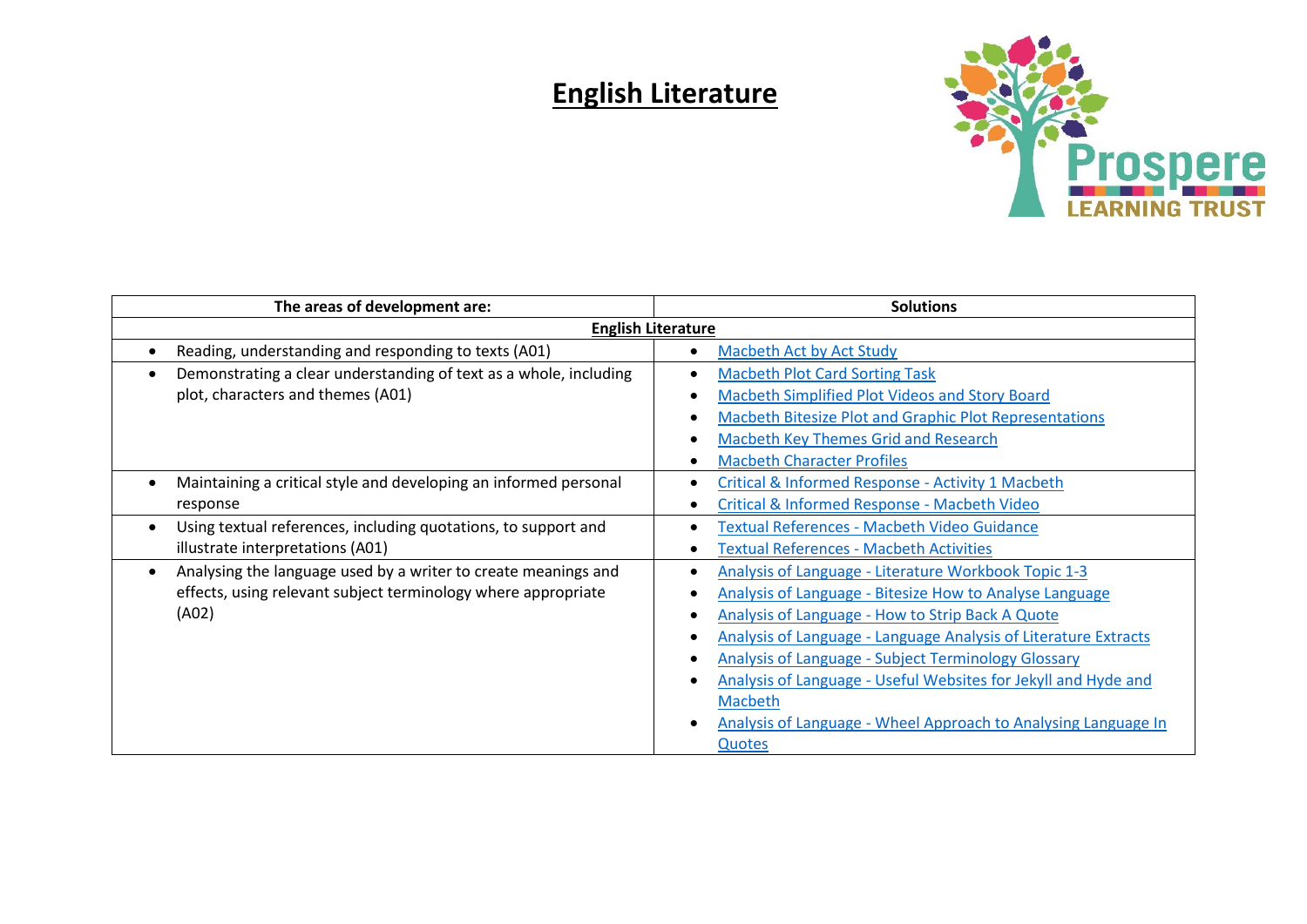| Analysing the form and structure used by a writer to create<br>$\bullet$<br>meanings and effects, using relevant subject terminology where<br>appropriate (A02) | Analysis of Form & Structure - Analysing Structure Practise<br>$\bullet$<br>Analysis of Form & Structure - a. Analysis of Structure in Literature<br>Workbook Topic 4-6<br>Analysis of Form & Structure - b. Structure Analysis Workbook<br>Instructions<br>Analysis of Form & Structure - Freytag's Pyramid and Application to<br><b>Macbeth with Test</b><br>Analysis of Form & Structure - Macbeth Activity 1<br>Analysis of Form & Structure - Macbeth Activity 2<br>Analysis of Form & Structure - Poetry Activity 1<br>Analysis of Form & Structure - Poetry Activity 2<br>Analysis of Form & Structure - Glossary of Literary Terms |
|-----------------------------------------------------------------------------------------------------------------------------------------------------------------|--------------------------------------------------------------------------------------------------------------------------------------------------------------------------------------------------------------------------------------------------------------------------------------------------------------------------------------------------------------------------------------------------------------------------------------------------------------------------------------------------------------------------------------------------------------------------------------------------------------------------------------------|
| Demonstrating a clear understanding of the effects writers'<br>methods have on the reader (A02)                                                                 | <b>Impact on Reader - Verbs of Effect</b><br>$\bullet$<br><b>Impact on Reader - Analysis of Language in Literature Workbook</b><br><b>Topic 7</b><br>Impact on Reader - Effect of language and Self-Assessment<br><b>Impact on Reader - Activity 1</b><br>Impact on Reader - Activity 2 Grade 1-5<br>Impact on Reader - Activity 2 Grade 6-9<br><b>Impact on Reader - Activity 3</b><br><b>Impact on Reader - Video Guidance</b>                                                                                                                                                                                                           |
| Showing understanding of the relationships between texts and the<br>contexts in which they were written (A03)                                                   | <b>Context - AQA Guidance on Context</b><br><b>Context - Critical Essays on Macbeth</b><br><b>Context - English Literary Heritage</b><br><b>Context - Macbeth Contextual Information</b><br>Context - Psychoanalysis and Jekyll and Hyde<br>$\bullet$                                                                                                                                                                                                                                                                                                                                                                                      |
| Understanding and exploring a wide range of relevant ideas and<br>perspectives in relation to the texts (A03)                                                   | <b>Ideas &amp; Perspectives - Macbeth Perspectives and Themes</b><br>$\bullet$<br>Ideas & Perspectives - BBC Bitesize What IS context<br>Ideas & Perspectives - Macbeth Perspectives and Inspiration<br>Ideas & Perspectives - Macbeth Social and Historical Perspectives<br><b>BBC Bitesize</b>                                                                                                                                                                                                                                                                                                                                           |